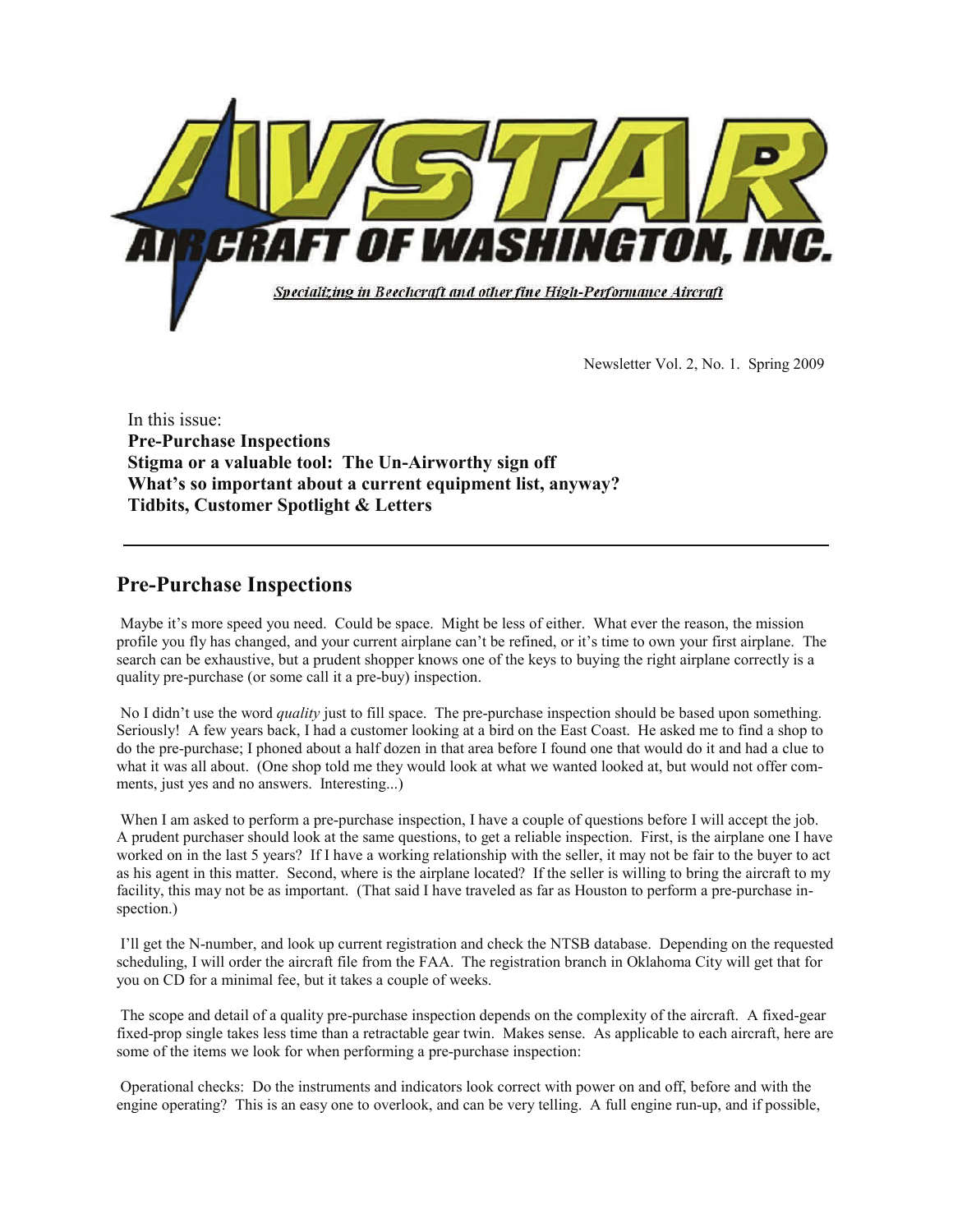#### **Pre-Purchase Inspections** (continued)

flight check to see how things operate and feel (rigging).

 Powerplant inspection: Compression check, oil filter inspection (unless very recently changed), general condition of engine mounts and structure, induction and exhaust systems, engine controls, and baffles. Dates of manufacture on hoses. Prop condition and security.

 Airframe inspection: Cabin door hinges and fit. Security of antennas and fairings. Control surface bearings and push-rods for wear and lubrication. Binding in control systems. Exterior and interior structural corrosion. Known problem areas (for specific aircraft type).

 Landing gear inspection: Tires, brakes, and wheels. Proper lubrication. Rigging and functional check of retractable gear. Fit of gear doors.

 Paperwork inspection: Last annual, IFR certification, ELT battery status. Oxygen cylinder hydrostatic inspection status. Times on critical components. Registration, airworthiness certificate, and weight and balance. (Also, see separate article on the subject of equipment lists, page 3. ) Airworthiness Directive compliance and status. Form 337's for repairs or alterations. Oil analysis history.

 Typically, I will then type up a report for the purchaser; this will list out results of the inspection, as well as notes and general comments (good and not-so-good). I will often be consulted about costs to repair any items that may have a bearing on the purchase. The purchaser will then generally get together with the seller and complete their negotiations.

As stated, a quality pre-purchase inspection is crucial to the investment process. On more complex aircraft, I try to persuade the purchaser to get an annual inspection for the pre-purchase, as the typical pre-purchase inspection may not be as revealing as desired. Remember, if you confine the pre-purchase to just a handful of items, you can't be disappointed if problems do exist that are not found until you are the proud new owner. Happy airplane hunting!

## Stigma or a valuable tool: The Un-Airworthy sign off

 The purpose of the aircraft log books are to have a common place for maintenance events to be recorded. According to FAR 43.9 (a)(1), a description of the work performed is required. Also, FAR 91.405 (b), it is the aircraft owner's responsibility to make sure the maintenance record entries are completed.

 This is all assuming the work has been completed satisfactorily. Or, there may be question of whether the work was approved. Let me share a couple of stories.

 In the first, the aircraft owner primarily used a maintenance provider at another airport, but his aircraft was at PLU for an avionics upgrade at Spencer Avionics, the local avionics shop. They were waiting for some equipment, so the aircraft owner asked us to perform the annual inspection on his bird. Unfortunately, with the instrument panel in mid-overhaul, we were left with several items that didn't meet airworthiness requirements that we couldn't repair, as it was part of the avionics upgrade. Although we work with Spencer's on many projects, the owner's timing was such that we needed to complete the annual prior to Spencer's finishing their work. However, I could not perform the necessary inspections to perform the completion of the annual.

 In the second, the aircraft owner balked at the list of discrepancies found during the annual inspection. Many of them he knew about, as his previous IA had let them go. Well, we all know that our aircraft are used, they all have little problems that do not affect airworthiness. This aircraft, however, had some pretty glaring issues that dealt directly with it's airworthiness. The customer knew about them, his previous IA had ignored them (for reasons only known to him), and I was a bad-guy for telling him his aircraft was un-airworthy.

We are aware that not all of the service or shop manuals for the aircraft we fly are not very good at black and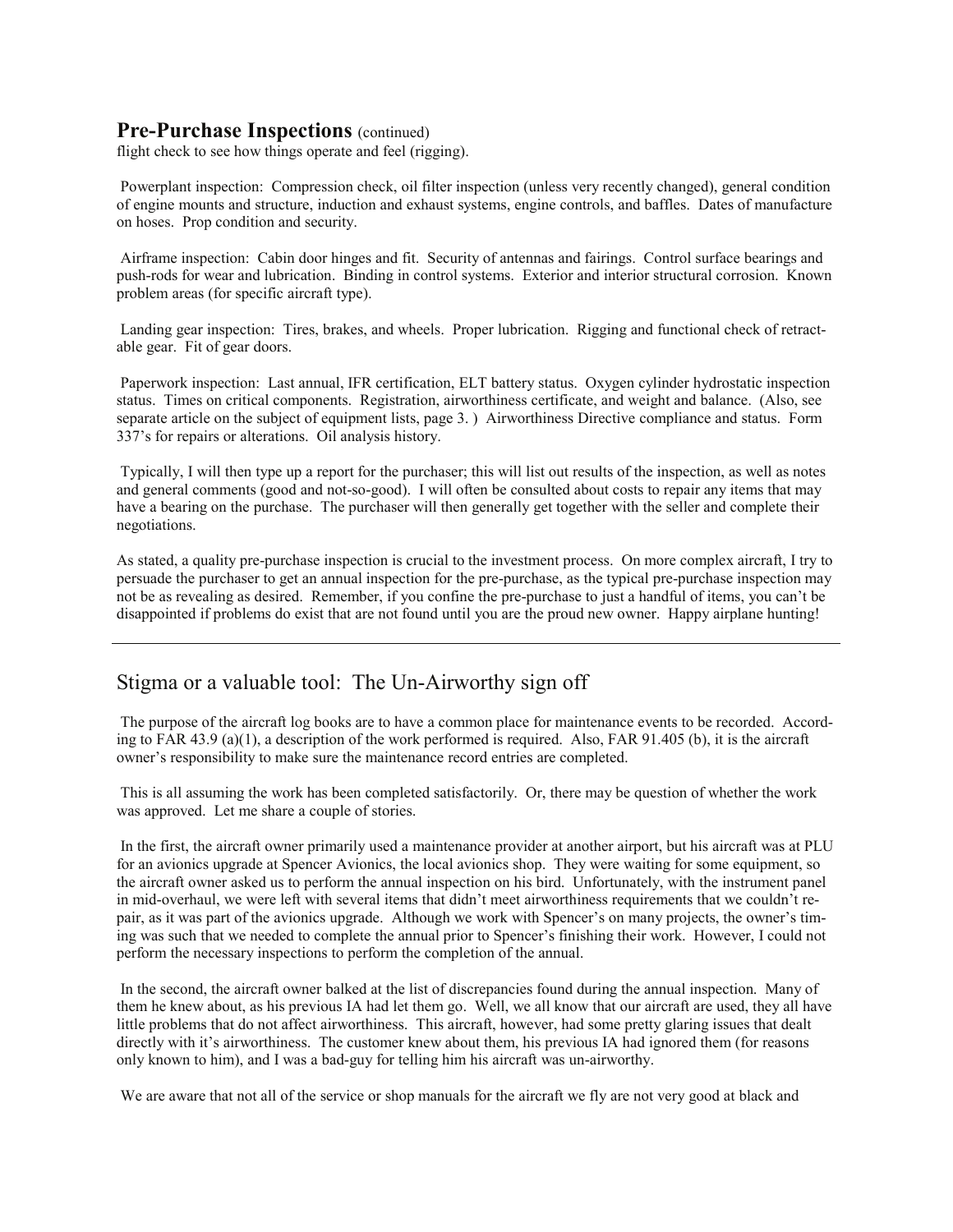#### The Un-Airworthy sign off (continued)

white, but service bulletins, airworthiness directives, and the FAR's give us a good clue of what to be aware of. (Note: I am not an advocate of complying with all service bulletins, but many of them do have valid points. That is a subject for another time.) In the end, the aircraft owner is primarily responsible for the airworthiness of his aircraft; but you hire professionals, like us at AVSTAR, to assist you. And, as professionals, we have a tool that is used occasionally, that was pulled from the toolbox for both of the above aircraft.

This tool is called the un-airworthy sign-off. The box it lives in is FAR  $43.11(a)(5)$ , where in the conformity statement of the annual inspection log book entry, we state the aircraft is un-airworthy, and we have provided the owner a listing of the un-airworthy discrepancies. (The listing of airworthiness related discrepancies is required by FAR 43.11(b).)

 Now what? The discrepancies must be repaired by an appropriately rated mechanic or repairman and recorded in the aircraft logs. In our first example, this was not a problem, as the technicians at Spencer's completed and signed off their work, noting in their log entry repair of the discrepancies on my list, and the aircraft was (magically) airworthy. In the second example, the customer refused us to repair his aircraft (certainly his right), I would not state the aircraft was safe for a special flight permit (ferry permit), so it just disappeared one day. (I don't think it was trucked out.)

 Do the words 'un-airworthy' have a bad connotation? I don't think so; as I stated, it is a tool that gets used. During a log book review, it shows the aircraft received an inspection, and for whatever reason, some repairs were not completed. The next log entry (or possibly more, depending on how many places it visits before all the discrepancies are cleared) should indicate that all or part of the 'list dated\_\_\_\_\_\_' were repaired. (This listing of unairworthy items is not part of the log book entry, but a separate paper that is disposed of after all items are cleared (FAR 91-417(b)(3)). However, if there are no records of the discrepancies being resolved by the next annual, it might provide the next IA with a bit of owner insight.

 And, yes; if an aircraft is un-airworthy, it does require that special flight permit to be legally flown; but just because you want one, doesn't mean the FAA will grant you one.

## **What's so important about a current equipment list, anyway?**

 An equipment list is simply a listing of installed equipment to a specific aircraft. It can have all sorts of useful information on it, but it must be used carefully, and updated regularly.

 For example, if you take your aircraft into an avionics shop for something like changing out the nav-com for a GNS-430, you will most likely notice you have a new weight and balance, but just as importantly, a revision to the equipment list. This is generally on the same piece of paper, as the weight and balance and equipment list work together. The information on the equipment list discusses what type of equipment and all the associated parts of it that make up your airplane. For example, not only the GNS-430, but the rack, wiring, antennas and couplers, and any external indicators or switching panels.

 The equipment list that came with your aircraft from the factory generally lists location (arm) and weight or moment for the installation or individual parts. At installation of your new GNS-430, the shop may list it out as an installation (complete) with an associated arm and weight, or may list the entire pile of parts individually. Either is acceptable, provided it is calculated correctly.

 Over the years of an aircraft's life, there can be many substantial changes to it. Avionics in and out, engine changes, prop changes, adding other things like gap seals or additional fuel tanks. Many times, these are added (or subtracted) from the previous weight and balance and equipment list, and you 'just keep going' from there. Again, this is acceptable, provided the calculations are correct. However, we have found many instances where avionics were "removed", the weight and balance recalculated from the installation numbers (or the weight and arm from the original equipment list), but yet the harnesses are still there, running through the belly or sidewall, with the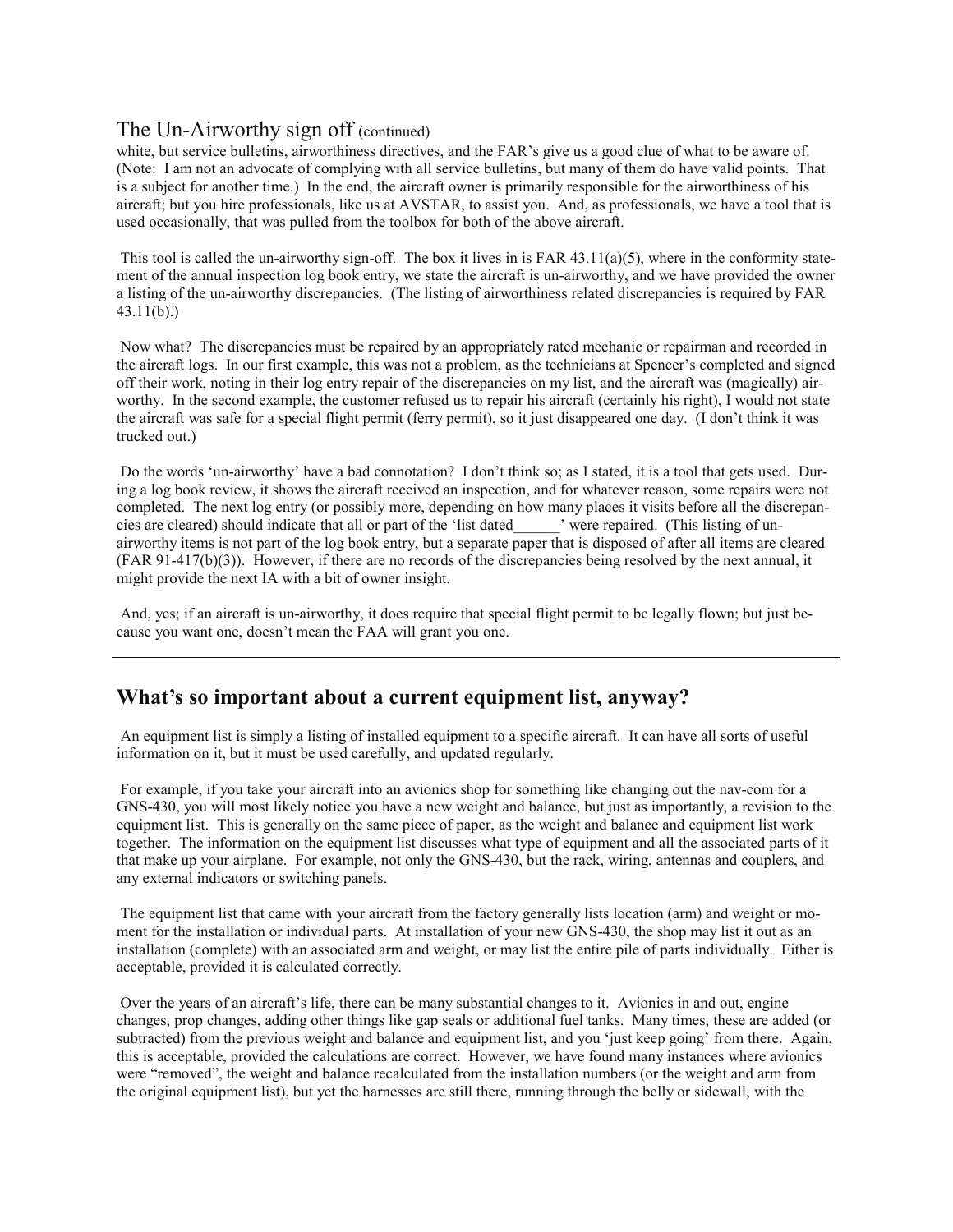## **Equipment List** (continued)

connectors tied off.

 The equipment list (and associated weight and balance) says it's not there, but a visual inspection shows it is. With enough of this happening, there can be serious errors in the weight and balance. Even if this extra wiring is removed, there is a time when enough equipment changes are made, and a new weight and balance is in order.

 Weighing an aircraft is a relatively simple task. Decide if you are going to do it empty or with full fuel and calculate the useable fuel out. (Completely empty is more accurate, provided you also remember to drain out the fuel lines - simply draining out the sump valves will induce errors.) Then put it on the scales, level it, and take your readings, do some simple math, and you have a new weight and balance.

 But, that's only half of it. You need a paper showing how the aircraft is represented at the time of weighing. *The equipment list*. This shows the engine, prop, governor, oil cooler, wheels, brakes and tires, seating configuration, lights, radios etc. Generating a new equipment list can be a time consuming task on an IFR twin, a lot easier on a J3. However, it is equally important for either. In essence, it validates the basic weight and balance by showing what is included in the empty weight. When we do a new weight and balance, if there is not a current equipment list (I don't mean reams of pages from previous calculated weight and balances), we have to generate a new one.

When I generate a new equipment list, I do not list out location and weight of the individual parts, like the equipment list from the factory. Why? For best accuracy, the components would need to be removed and actually weighed - much too exhaustive (and expensive!) for our purposes, and it necessitates the next person removing equipment to accurately weigh and measure the removed items, which means greater accuracy in that calculated weight and balance.

 A customer of mine purchased his J Bonanza several years ago. It had the Beech panel mod (with a ton of equipment and a wiring web Charlotte would be proud of), long third window, and several more alterations that were calculated for weight and balance purposes. At the first annual we performed, we re-weighed the aircraft and generated a new equipment list. A couple of years ago, we installed a larger engine and new prop. As easy as it is to weigh an aircraft, we chose that accuracy over calculation, and as I keep the equipment list in my computer, generating the new equipment list was a snap. The aircraft is back again for it's annual; as part of continually making his aircraft better, we are installing a new windshield (speed-slope conversion). We started the annual a couple of weeks ago, including fitting and drilling the new windshield, but did not install it right away. The aircraft then went to our local avionics shop (Spencer's), and got a few antiques and the

wiring web removed and new stuff installed. Looking at the pile of wires removed from behind the panel and sidewalls, John at Spencer's commented on the task of updating the weight and balance. Although the numbers are published for the windshield conversion we are doing, I told John it's as simple as weighing the aircraft, and updating the equipment list. Everybody's happy, because we know it's correct.

# **Tidbits**

**Ameritech Industries**, parent company of **Eagle Engines** , has named AVSTAR an authorized Sales and Service Center. Now, more than ever, you can do your one-stop shopping and installations for your fresh engine at AVSTAR! With several options for custom overhauled engines, Eagle Engines has one to fit your need and budget.

**Dale Sanderson** has been with AVSTAR for several years, the last 3 as Mike's right hand man and lead tin-smith. In January, he completed his studies and took the test for his Inspection Authorization (IA) and passed with flying colors. Although the personnel is the same, this is a great addition to our staff and will assist us in serving you better. Congratulations to Dale!